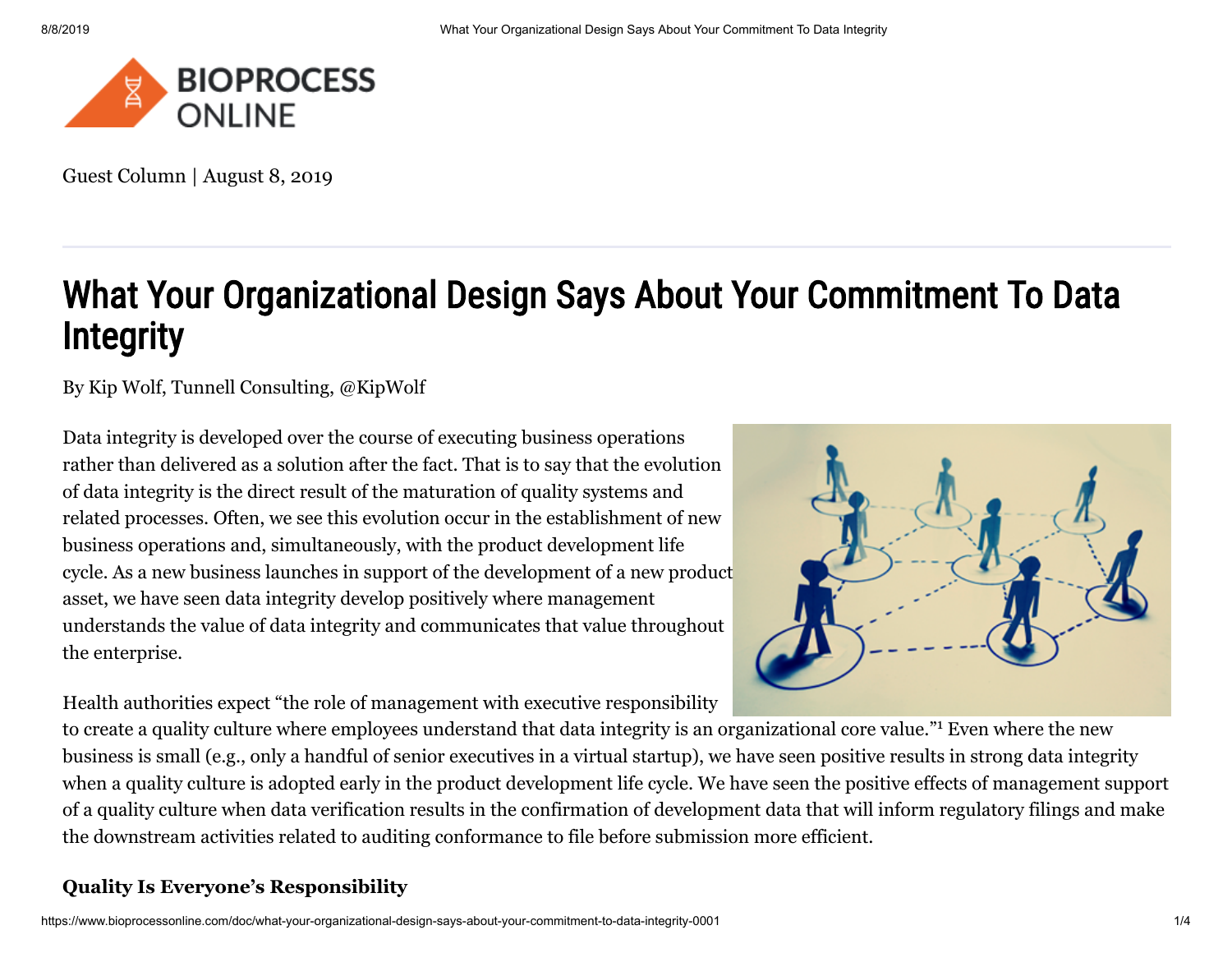#### 8/8/2019 What Your Organizational Design Says About Your Commitment To Data Integrity

Management support is vital in establishing a positive quality culture that results in robust data integrity. That support often begins with an understanding that everyone in the organization has an impact on the quality culture – that it is not simply the responsibility of the quality function. Without such an understanding and "in the absence of management support of a quality culture, quality systems can break down and lead to CGMP noncompliance"<sup>1</sup> or worse (e.g., negative impact to consumers or patients).

The assessment and measurement of an organization's quality culture includes both objective and subjective interpretation. There are quantitative measurements that may be assumed to correlate (e.g., deviation aging, number of product recalls, repeat human errors), but we have found that these measurements alone cannot accurately indicate the quality culture of an organization. Qualitative measurements must also be added for consideration, such as the result of stakeholder interviews, detailed review of investigations, and evaluation of the content (not simply the completion list) in personnel training records. In short, we find that measuring an organization's quality culture requires as much art as it does science.

Organizational design is one quantitative measurement that we have seen inform an assessor's or investigator's impression of management commitment to the responsibility for quality culture. These measurements are very simple to capture through review of organizational charts or staff directories. The total number of staff in each of the functional areas as compared to the total number of staff in the quality function may be interpreted to inform an opinion, fairly or not, of the management commitment to quality (which informs robust data integrity).

#### **Quality Staff In The Numerator**

We have often seen established companies develop some level of staffing algorithm or formula that commonly includes a ratio of quality staff to (for example) the number of manufacturing sites, operational staff, or products. These established companies frequently have the advantage of many years (sometimes decades) of historical staffing and operational data that may inform organizational design down to the functional level, including quality.

Startup or virtual companies typically do not have the same advantage. Even when led by experienced executives, the new business venture often presents a unique or innovative solution that requires prospective consideration of the organizational design. A common misconception that we've seen in the establishment of these companies is the thought that fewer qualify function staff are required when manufacturing is performed by a contract organization. That is to suggest that when operations are outsourced, staffing is reduced (including quality staff). While this is generally accurate, we find that oversight of completely virtualized operations requires sufficient quality staff to ensure that quality standards are met and maintained. The values, principles, and cultures of a virtual company are not significantly different from those of a traditional business; however, a virtual company has greater challenges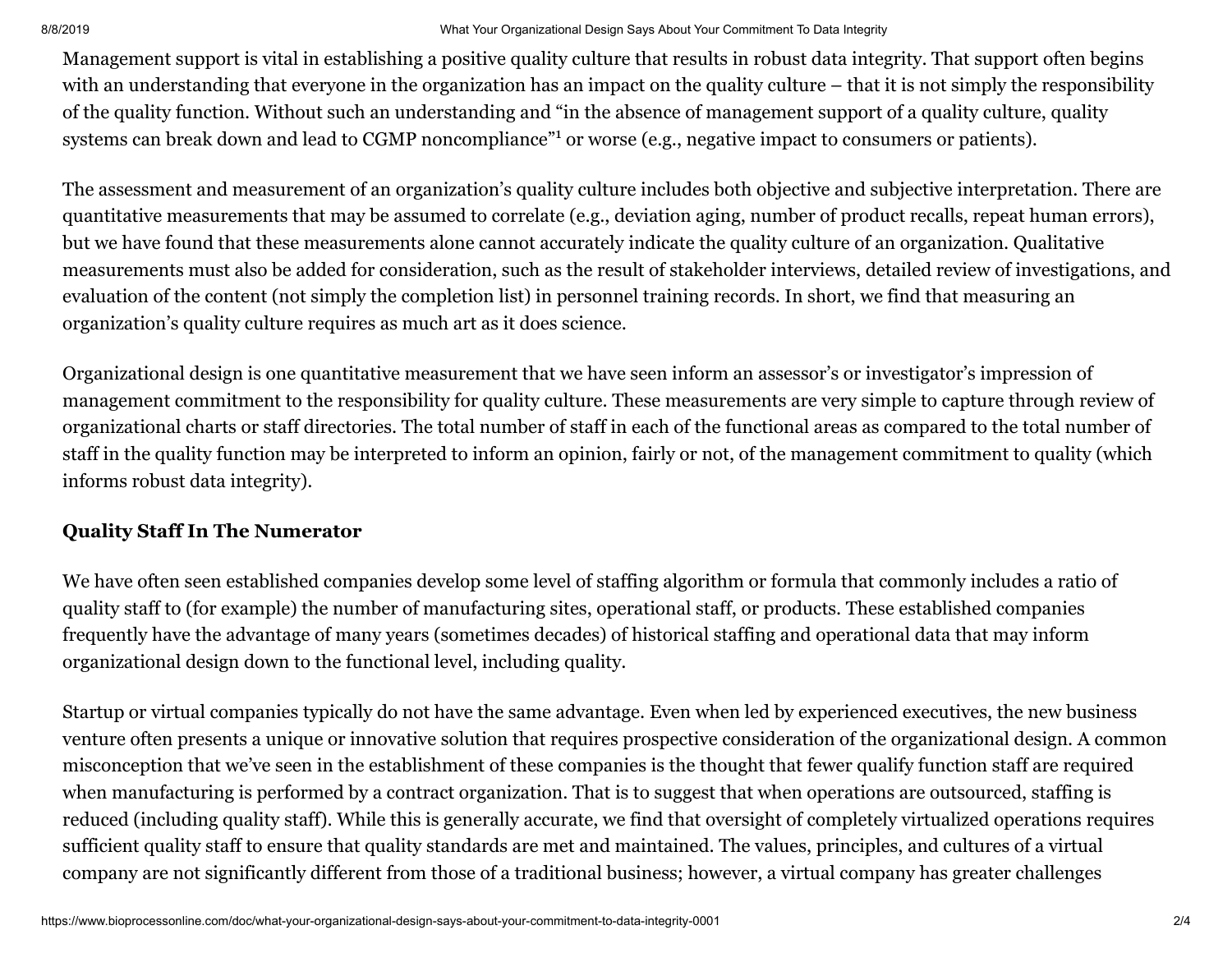presented by (among other things) the various contract organizations for operations. We have seen this point lost on some executives who bring the traditional staffing algorithm or formula from their previous jobs to their current responsibilities in the new business venture.

To see how organizational design may be interpreted to inform impressions of quality culture and, therefore, commitment to data integrity, consider the following examples. Imagine a 500-person firm with virtual laboratory and manufacturing operations that support one commercial product and more candidates in the pipeline in various stages of clinical study. Of the 500 employees, less than 3 percent of the total staff are dedicated to the quality function (both quality assurance and quality control). Compare that to the more than 22 percent that make up the combined support functions of information technology, finance, and legal, and the difference may lead to an impression of a lack of commitment to quality culture.

In another example, the information technology (IT) department of a 400-person company is staffed at nine times the number of computer system validation (CSV) staff. This company also had one commercial product and more candidates in the pipeline in various stages of clinical study. The disparity between CSV and IT staff could be interpreted as the company having a greater commitment to laptop computer support for sales staff than quality support for technology that is critical to laboratory operations and manufacturing automation.

In summary, it is critically important to be cognizant of your responsibilities for or contributions to quality culture and to be aware of the related impact on the evolution of data integrity. Understanding how to be appropriately staffed and being prepared to explain any perception of inequity could mean the difference between success and failure of appropriate data integrity in both regulatory compliance and product support.

### **References:**

1. FDA (2018), Data Integrity and Compliance with Drug CGMP: Questions and Answers Guidance for Industry (U.S. FDA, December 2018).

# **About The Author:**

Kip Wolf is a principal at Tunnell Consulting, where he leads the data integrity practice. Wolf has more than 25 years of experience as a management consultant, during which he has also temporarily held various leadership positions at some of the world's top life sciences companies. Wolf temporarily worked inside Wyeth pre-Pfizer merger and inside Merck post-Schering merger. In both cases he led business process management (BPM) groups — in Wyeth's manufacturing division and in Merck's R&D division. At Tunnell, he